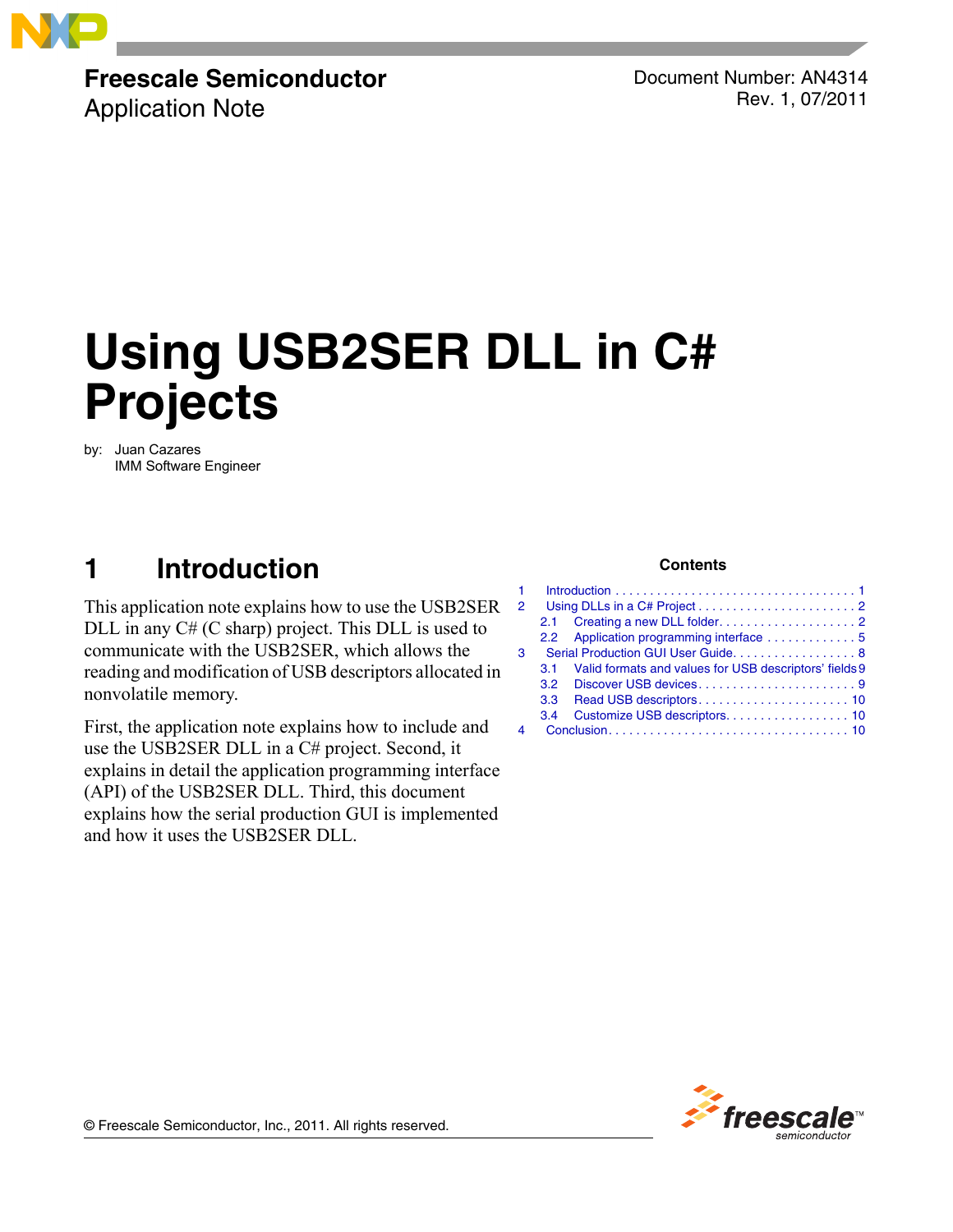

## <span id="page-1-0"></span>**2 Using DLLs in a C# Project**

### <span id="page-1-1"></span>**2.1 Creating a new DLL folder**

The USB2SER\_DLL.dll can be used in an existent project. This document explains how to create a new project and then how to use the DLL.

Open C# studio and follow the next steps:

- 1. Choose the File pull-down menu.
- 2. Choose the New Project option.

|        | Start Page - Microsoft Visual C# 2010 Express |              |                                                                                                            |
|--------|-----------------------------------------------|--------------|------------------------------------------------------------------------------------------------------------|
| File   | Edit View Debug Tools Window Help             |              |                                                                                                            |
| 阎      | New Project                                   | Ctrl+Shift+N | •   5 2 2 2 3 2 4<br>网<br>console                                                                          |
| ã      | Open Project                                  | Ctrl+Shift+O |                                                                                                            |
| ⊳≆     | Open File                                     | Ctrl+O       |                                                                                                            |
|        | Close                                         |              |                                                                                                            |
| 面      | Close Solution                                |              |                                                                                                            |
| ы      | Save Selected Items                           | $Cbr + S$    |                                                                                                            |
|        | Save Selected Items As                        |              |                                                                                                            |
| 阈      | Save All                                      | Ctrl+Shift+S | Latest News<br>Get Started                                                                                 |
|        | Export Template                               |              | Upgrade<br>Welcome<br>Learn                                                                                |
| $\Box$ | Page Setup                                    |              |                                                                                                            |
| đ      | Print                                         | $Ctr$ -P     | Welcome to Visual C# 2010 Express<br><b>CEANIE</b><br>1.77788                                              |
|        | Recent Files                                  |              | The tradition continues! Visual C# 2010 Express help<br>performance, and lots of new features, moving from |
|        | Recent Projects and Solutions                 |              | projects on Coding4Fun.                                                                                    |
|        | Exit                                          | $Alt + F4$   | Beginner Developer Learning Center                                                                         |
|        | c <sup>8</sup> USB Application                |              | Codina4Fun<br>More on Visual C# 2010 Express                                                               |
|        |                                               |              |                                                                                                            |
|        | USB_Application                               |              |                                                                                                            |
|        | <b>BE</b> USB_CDC_DLL                         |              | Quickly Create Your First Application                                                                      |
|        | c <sup>2</sup> USB_Application                |              |                                                                                                            |
|        | <b>Com</b> SerialProduction1v2                |              |                                                                                                            |
|        | complete MovingMouse                          |              |                                                                                                            |
|        | USB_Application                               |              | What's New in Visual C# 2010 Express                                                                       |
|        | $c^2$<br>USB_Application                      |              | n.                                                                                                         |

- 3. On the New Project screen, choose Windows Forms Applications.
- 4. Change the name for the new application (for example, "SerialProductionGUI") and click OK.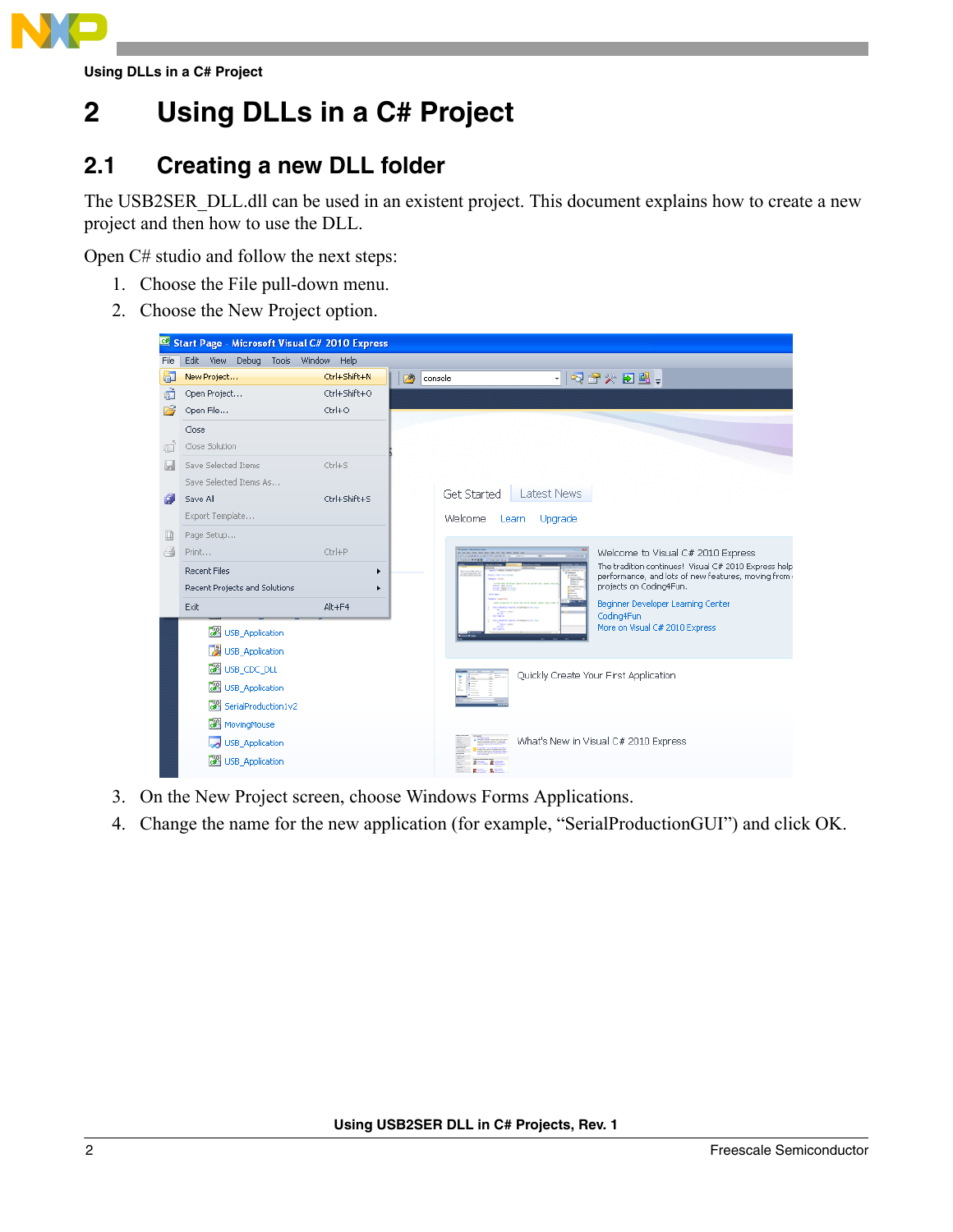

| <b>New Project</b>                |                |                                                   |             |                                              |
|-----------------------------------|----------------|---------------------------------------------------|-------------|----------------------------------------------|
| Recent Templates                  |                | <b>THE RE</b><br>Sort by: Default<br>$\checkmark$ |             | م<br>Search Installed Templates              |
| <b>Installed Templates</b>        |                |                                                   |             | Type: Visual C#                              |
| $\Box$ Visual C#                  | EC!            | Windows Forms Application                         | Visual C#   | A project for creating an application with a |
| Micro Framework                   | $\mathbf{c}^*$ | WPF Application                                   | Visual C#   | Windows Forms user interface                 |
| Online Templates                  | e<br>Ed?       | Console Application                               | Visual C#   |                                              |
|                                   | $-C$           | Class Library                                     | Visual C#   |                                              |
|                                   | c#             | WPF Browser Application                           | Visual $C#$ |                                              |
|                                   | <b>c#</b>      | <b>Empty Project</b>                              | Visual C#   |                                              |
|                                   |                |                                                   |             |                                              |
|                                   |                |                                                   |             |                                              |
|                                   |                |                                                   |             |                                              |
| WindowsFormsApplication1<br>Name: |                |                                                   |             |                                              |
|                                   |                |                                                   |             | OK<br>Cancel                                 |

The project is created and shows an empty form.

| SerialProductionGUI - Microsoft Visual C# 2010 Express                      |          |          |                                                                                                                                                                                                                 |                      | $\overline{\phantom{a}}$ $\overline{\phantom{a}}$ $\overline{\phantom{a}}$ $\overline{\phantom{a}}$                                                                                                                                  |
|-----------------------------------------------------------------------------|----------|----------|-----------------------------------------------------------------------------------------------------------------------------------------------------------------------------------------------------------------|----------------------|--------------------------------------------------------------------------------------------------------------------------------------------------------------------------------------------------------------------------------------|
| File Edit View Project Debug Data Tools Window Help                         |          |          |                                                                                                                                                                                                                 |                      |                                                                                                                                                                                                                                      |
| 司田 • 2 日 2   X 4 出    9 • (* -   )   20 console                             |          |          | $\cdot$ $\overline{\phantom{a}}$ $\overline{\phantom{a}}$ $\overline{\phantom{a}}$ $\overline{\phantom{a}}$ $\overline{\phantom{a}}$ $\overline{\phantom{a}}$ $\overline{\phantom{a}}$ $\overline{\phantom{a}}$ |                      |                                                                                                                                                                                                                                      |
| 主事                                                                          |          |          |                                                                                                                                                                                                                 |                      |                                                                                                                                                                                                                                      |
| X Toolbox<br>Form1.cs [Design] X<br><b>B</b> Form1<br><b>T</b> Data Sources |          |          |                                                                                                                                                                                                                 |                      | $-4x$<br><b>Solution Explorer</b><br>$\mathbf{P}$<br>e i<br>Solution 'SerialProductionGUI' (1 project)<br><b>Example 1</b> SerialProductionGUI<br><b>E E</b> Properties<br><b>References</b><br>ė-<br>- 国 Form1.cs<br>- 图 Program.cs |
|                                                                             |          |          |                                                                                                                                                                                                                 |                      | $\star$ # $\times$<br><b>Properties</b><br>$\overline{\phantom{a}}$<br>SerialProductionGUI Project Properties<br>$2$ $2$ $\sqrt{2}$                                                                                                  |
| <b>Error List</b><br>(i) 0 Messages<br>O D Errors   4 0 Warnings            |          |          |                                                                                                                                                                                                                 | $ \sqrt{ }$ $\times$ | Project File<br>SerialProductionGUI.csproj                                                                                                                                                                                           |
| Description                                                                 | File $-$ | Line $-$ | $Co \triangle$                                                                                                                                                                                                  | Project $\triangleq$ |                                                                                                                                                                                                                                      |
| Error List <b>A</b> Find Symbol Results                                     |          |          |                                                                                                                                                                                                                 |                      | <b>Project File</b><br>The name of the file containing build, configuration,<br>and other information about the project.                                                                                                             |
| Ready                                                                       |          |          |                                                                                                                                                                                                                 |                      | ŵ                                                                                                                                                                                                                                    |

5. On the solution explorer, right click on References, then choose Add Reference.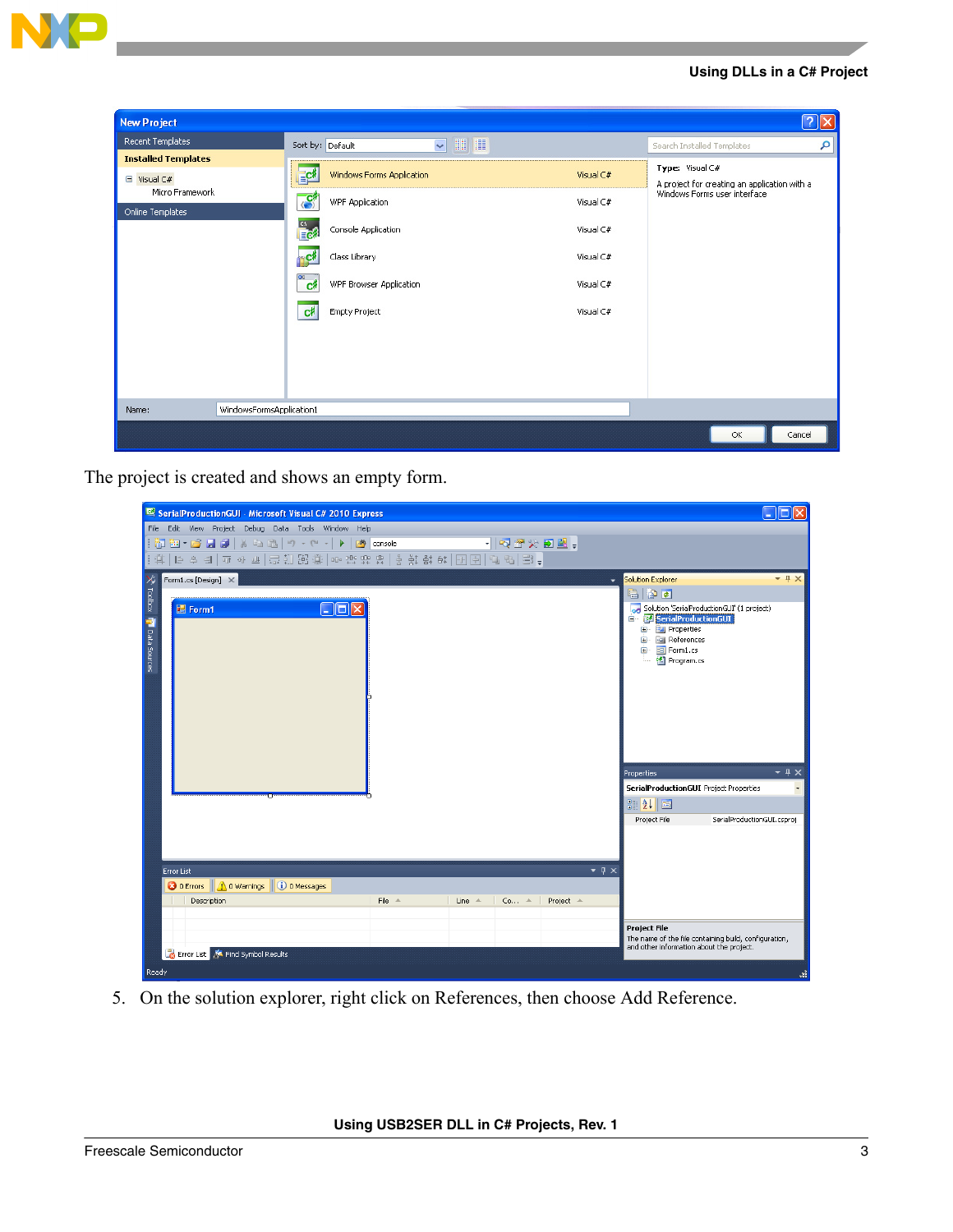

| <b>Add Reference</b>                                                         |        |
|------------------------------------------------------------------------------|--------|
| Browse<br>COM<br>Projects<br>.NET<br>Recent                                  |        |
| Look in:<br>欧国・<br>Projects<br>×.                                            |        |
| FEZ_Domino_Toggle_LED                                                        |        |
|                                                                              |        |
|                                                                              |        |
|                                                                              |        |
|                                                                              |        |
| File name:<br>I                                                              | v      |
| Files of type:<br>Component Files (".dll;".tlb;".olb;".ocx;".exe;".manifest) | ×      |
| ОК                                                                           | Cancel |

- 6. Select the Browse tab and look for the USB2SER\_DLL.dll file. Select it and click OK.
- 7. Repeat steps 6 and 7 for any other desired DLL files.
- 8. Open the Form1 code and add the class USB2SER\_DLL with the "using" word.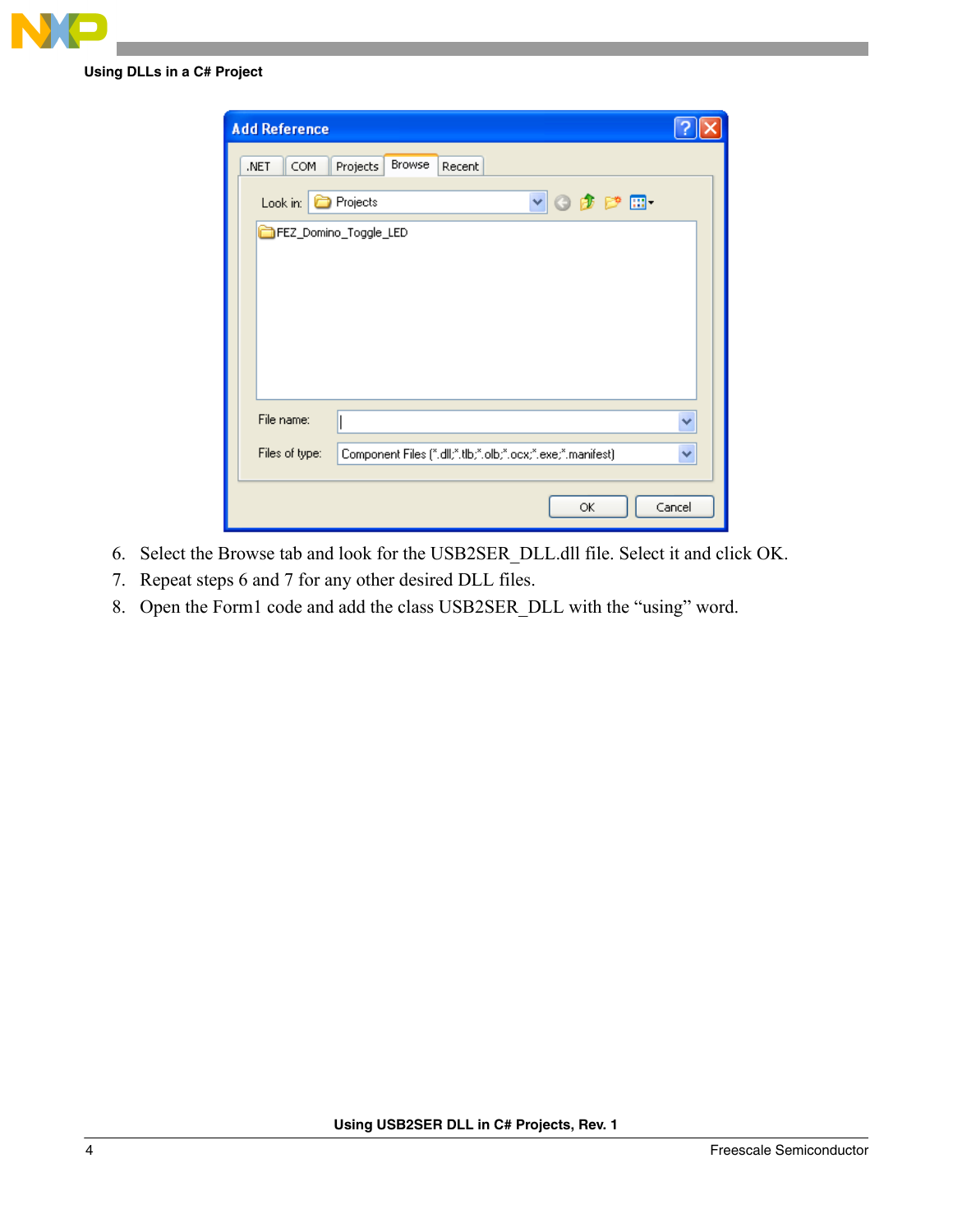



9. Now, by declaring a new USB2SER\_API object the Form1 can use the methods provided by the referenced class.

Download and open the SerialProduction1v3 project from www.freescale.com for more information about the mentioned class.

### <span id="page-4-0"></span>**2.2 Application programming interface**

This section explains in detail all methods used by the USB2SER\_DLL class.

### **2.2.1 USB2SER\_DLL class**

This class allows the configuration of the USB2SER's nonvolatile memory, which is intended to store the USB descriptors. This class provides methods to read and modify vendor ID, product ID, manufacturer string, product string, serial number string, and maximum current consumption. These parameters are protected by a password which should be validated first in order to allow access to the nonvolatile memory. This class also provides a method for changing the password.

The USB2SER\_DLL class uses a Freescale proprietary USB CDC class to communicate with USB2SER devices. Please ensure that the USB2SER USB driver has been installed before attempting to use the USB2SER\_DLL DLL.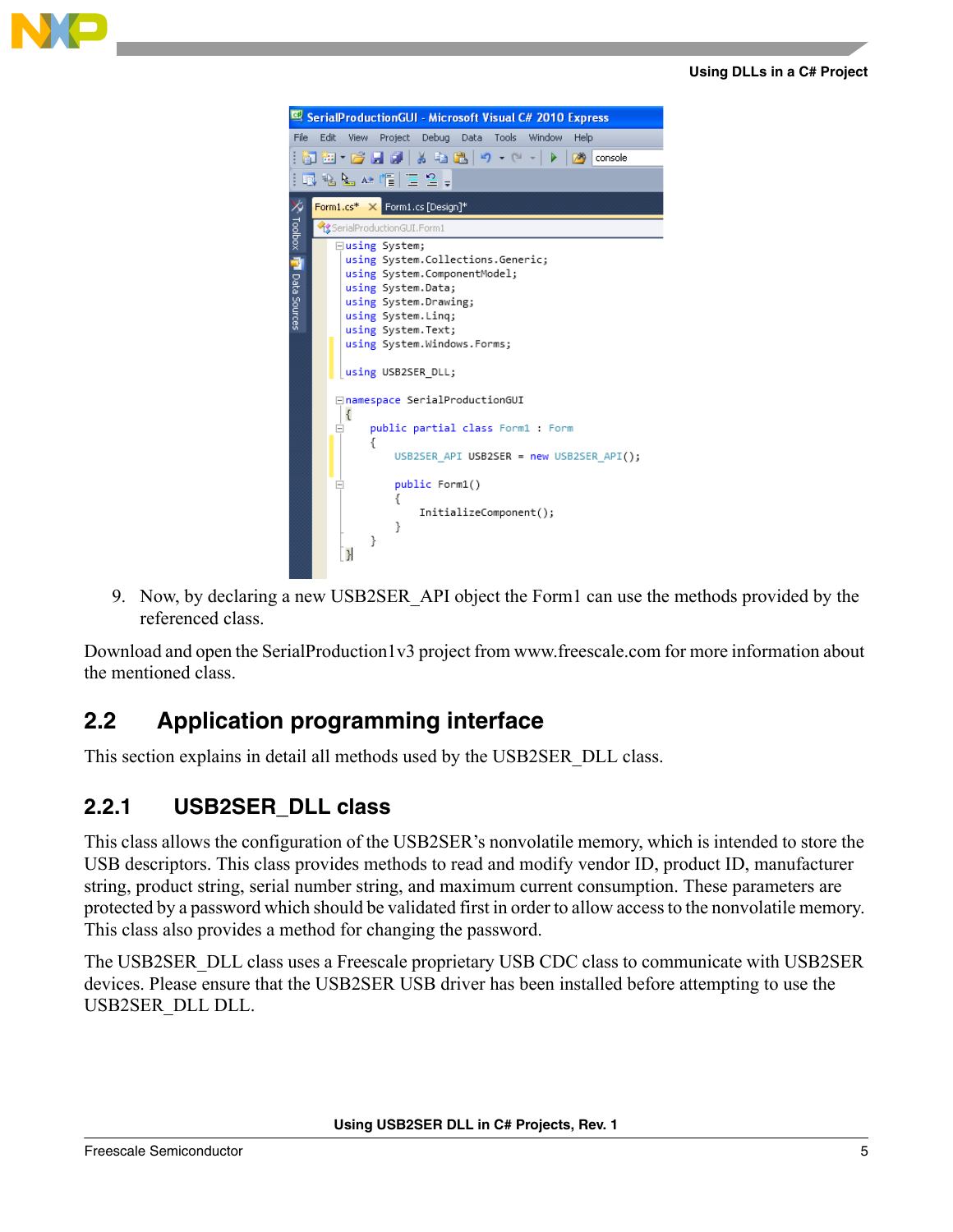

### **2.2.2 USB2SER\_DLL application programming interface**

**Public Variables:** The USB2SER\_DLL uses public variables as inputs and outputs for the methods. The variables listed below are read-only variables used by the *ReadUSBDescriptors* method:

```
public bool VendorID
public bool ProductID
public bool StrManufacturer
public bool StrProduct
public bool StrSerial
public bool NumConsumption
```
The variables listed below are read/write variables and are used by the application. The *BusPowered* variable configures whether the device is self- or bus-powered. The *SerialAutoIncrement* variable configures whether the serial number string is incremented each time the nonvolatile memory is written or whether it remains unchanged.

```
public bool BusPowered
public bool SerialAutoIncrement
public bool HexFormat
```
### **2.2.3 Methods**

|                                    | <b>Syntax</b>                                                | <b>Description</b>                                                                                                                                                                                                                               | <b>Parameters</b>                                                                                                                                          | Return                                                              |
|------------------------------------|--------------------------------------------------------------|--------------------------------------------------------------------------------------------------------------------------------------------------------------------------------------------------------------------------------------------------|------------------------------------------------------------------------------------------------------------------------------------------------------------|---------------------------------------------------------------------|
| OpenPort                           | public bool<br>OpenPort (string<br>COM);                     | Opens the serial port to communicate<br>with the USB2SER device and enters<br>the device in loader mode. Only one<br>port can be opened at the time.                                                                                             | COM: string containing the<br>serial port to open                                                                                                          | TRUE: port closed<br>successfully<br>FALSE: port can't<br>be closed |
| <b>ClosePort</b>                   | public bool<br>$ClosePort()$ ;                               | Closes the serial port opened by the<br>OpenPort method. Closes the port but<br>the device remains in loader mode.                                                                                                                               | Void                                                                                                                                                       | TRUE: port closed<br>successfully<br>FALSE: port can't<br>be closed |
| <b>ClosePort</b><br>AndReset       | public bool<br>ClosePortAnd<br>$Reset()$ ;                   | Closes the serial port opened by the<br>OpenPort method and forces the<br>USB2SER device to come out of loader<br>mode by performing a software reset.<br>Should be used when an error occurs<br>or just before closing the main<br>application. | Void                                                                                                                                                       | TRUE: port closed<br>successfully<br>FALSE: port can't<br>be closed |
| Validate<br>Password<br><b>CMD</b> | public bool<br>ValidatePassword<br>CMD (string<br>Password); | Validates the password string, sends<br>the password validation command, and<br>waits for the answer.                                                                                                                                            | Password: string containing the<br>password to be validated by the<br>USB2SER. Must always be 16<br>characters long. Only<br>hexadecimal values are valid. | TRUE: port closed<br>successfully<br>FALSE: port can't<br>be closed |
| Change<br>Password<br>_CMD         | public bool<br>ChangePassword<br>CMD (string<br>Password);   | Validates the password string, sends<br>the command to change the current<br>password, and waits for the answer.                                                                                                                                 | Password: string containing the<br>new password. Must always be<br>16 characters long. Only<br>hexadecimal values are valid.                               | TRUE: port closed<br>successfully<br>FALSE: port can't<br>be closed |
| Change<br>VendorID<br><b>CMD</b>   | public bool<br>ChangeVendorID<br>CMD (string<br>VendorID);   | Validates the vendor ID string, sends<br>the command to change the current<br>vendor ID, and waits for the answer.                                                                                                                               | VendorID: string containing the<br>new vendor ID. Must always be<br>4 characters long. Only<br>hexadecimal values are valid.                               | TRUE: port closed<br>successfully<br>FALSE: port can't<br>be closed |

### **Table 1. USB2SER C# Methods**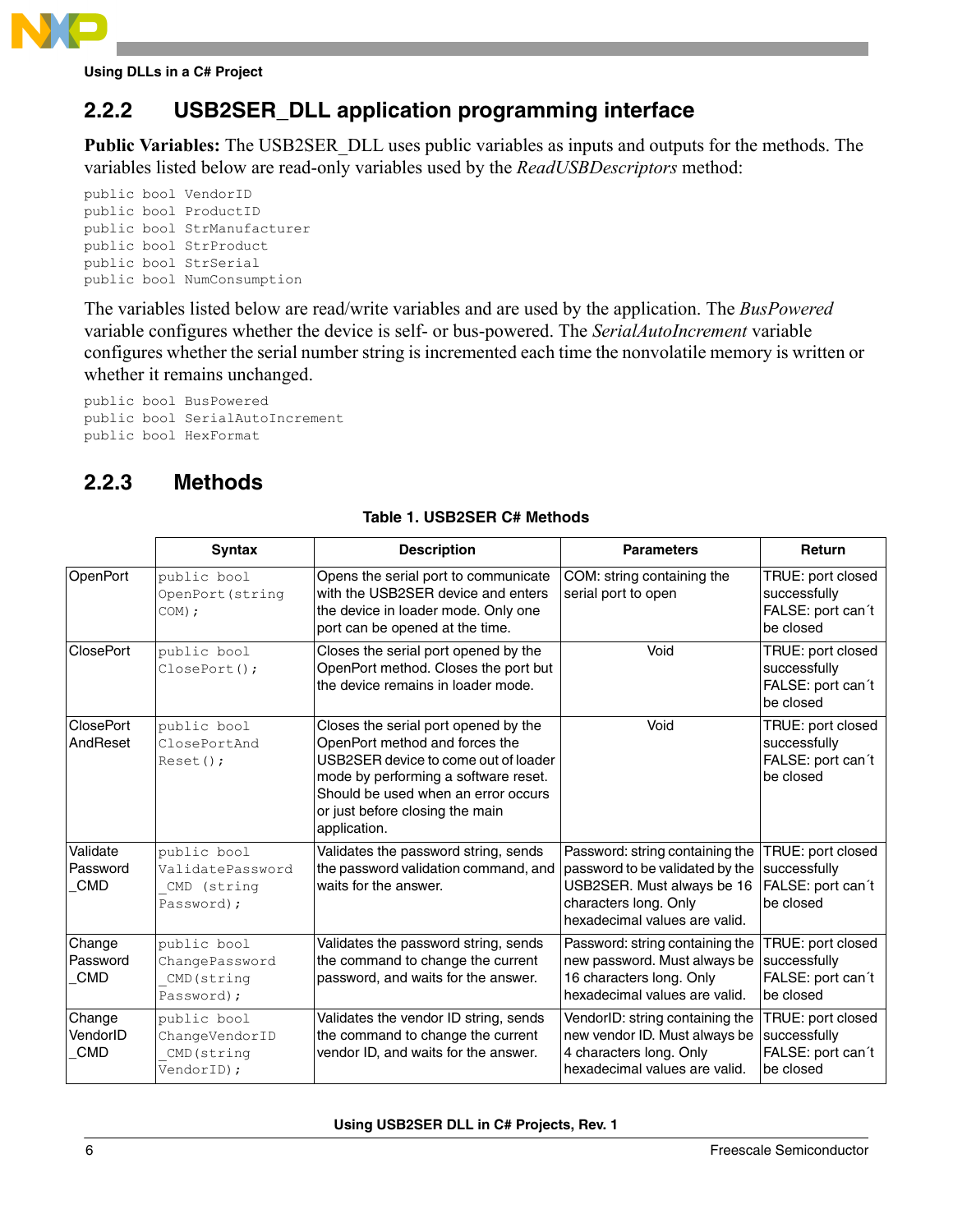

 $\overline{\phantom{a}}$ 

#### **Using DLLs in a C# Project**

|                                                   | <b>Syntax</b>                                                                   | <b>Description</b>                                                                                                                                                                                                                                                                                                                                        | <b>Parameters</b>                                                                                                                                                                                                      | Return                                                                                                                                                                   |
|---------------------------------------------------|---------------------------------------------------------------------------------|-----------------------------------------------------------------------------------------------------------------------------------------------------------------------------------------------------------------------------------------------------------------------------------------------------------------------------------------------------------|------------------------------------------------------------------------------------------------------------------------------------------------------------------------------------------------------------------------|--------------------------------------------------------------------------------------------------------------------------------------------------------------------------|
|                                                   |                                                                                 |                                                                                                                                                                                                                                                                                                                                                           |                                                                                                                                                                                                                        |                                                                                                                                                                          |
| Change<br>ProductID<br><b>CMD</b>                 | public bool<br>ChangeProductID<br>CMD (string<br>ProductID);                    | Validates the product ID string, sends<br>the command to change the current<br>product ID, and waits for the answer.                                                                                                                                                                                                                                      | ProductID: string containing the<br>new product ID. Must always be<br>4 characters long. Only<br>hexadecimal values are valid.                                                                                         | TRUE: port closed<br>successfully<br>FALSE: port can't<br>be closed                                                                                                      |
| Change<br>Manufacturer<br>String_CMD              | public bool<br>ChangeManufacturer<br>String CMD<br>(string<br>strManufacturer); | Validates the manufacturer string,<br>sends the command to change the<br>current manufacturer string, and waits<br>for the answer.                                                                                                                                                                                                                        | strManufacturer: string<br>containing the new<br>manufacturer string. Must be<br>from 1-63 characters long.<br>Valid range is any printable<br>character from 32-126.                                                  | TRUE: port closed<br>successfully<br>FALSE: port can't<br>be closed                                                                                                      |
| Change<br>Product<br>String_CMD                   | public bool<br>ChangeProduct<br>String CMD (string<br>strProduct);              | Validates the product string, sends the<br>command to change the current<br>product string, and waits for the answer.                                                                                                                                                                                                                                     | strProduct: string containing<br>the new product string. Must be<br>from 1-63 characters long.<br>Valid range is any printable<br>character from 32-126.                                                               | TRUE: port closed<br>successfully<br>FALSE: port can't<br>be closed                                                                                                      |
| Change<br>Serial<br>Number<br>String_CMD          | public bool<br>ChangeSerialNumber<br>String CMD (string<br>strSerialNum);       | Closes the serial port opened by the<br>OpenPort method. Closes the port, but<br>the device remains in loader mode.                                                                                                                                                                                                                                       | strSerialNum: string containing<br>the new serial number string.<br>Must be from 1-63 characters<br>long. Valid range is any<br>printable character from<br>$32 - 126$ .                                               | TRUE: port closed<br>successfully<br>FALSE: port can't<br>be closed                                                                                                      |
| Change<br>MaxCurrent<br>Consumption<br><b>CMD</b> | public bool<br>ChangeMaxCurrent<br>Consumption CMD<br>(string<br>Milliamperes); | Validates the milliamperes string,<br>sends the command to change the<br>maximum current consumption, and<br>waits for the answer.                                                                                                                                                                                                                        | Milliamperes: string containing<br>the new current consumption<br>value. The valid range is even<br>values from 20-500 mA, if the<br>bus-powered option is<br>selected. For self-powered the<br>valid value must be 0. | TRUE: port closed<br>successfully<br>FALSE: port can't<br>be closed                                                                                                      |
| ReadUSB<br>Descriptors<br>CMD                     | public bool<br>ReadUSBDescriptors<br>$CMD()$ ;                                  | Sends the command to read the entire<br>nonvolatile memory where the USB de-<br>scriptors are located. Stores the USB<br>descriptors in the following public vari-<br>ables:<br>Public string VendorID<br>Public string ProductID<br>Public string StrManufacturer<br>Public string StrProduct<br>Public string StrSerial<br>Public string NumConsumption | Void                                                                                                                                                                                                                   | TRUE: port closed<br>successfully<br>FALSE: port can't<br>be closed                                                                                                      |
| Device                                            | DiscoverUSB public string<br>DiscoverUSBDevice<br>(string VID,<br>string PID);  | Validates the VID and PID parameters<br>and polls all enumerated USB devices<br>looking for those that have the desired<br>VID and PID.                                                                                                                                                                                                                   | VID: string containing the<br>vendor ID to match.<br>PID: string containing the<br>product ID to match.<br>Both parameters must always<br>be 4 characters long. Only<br>hexadecimal values are valid                   | Returns NULL if<br>the desired VID<br>and PID was not<br>found. Returns a<br>string containing<br>the friendly port<br>name if the desired<br>VID and PID were<br>found. |

### **Table 1. USB2SER C# Methods (continued)**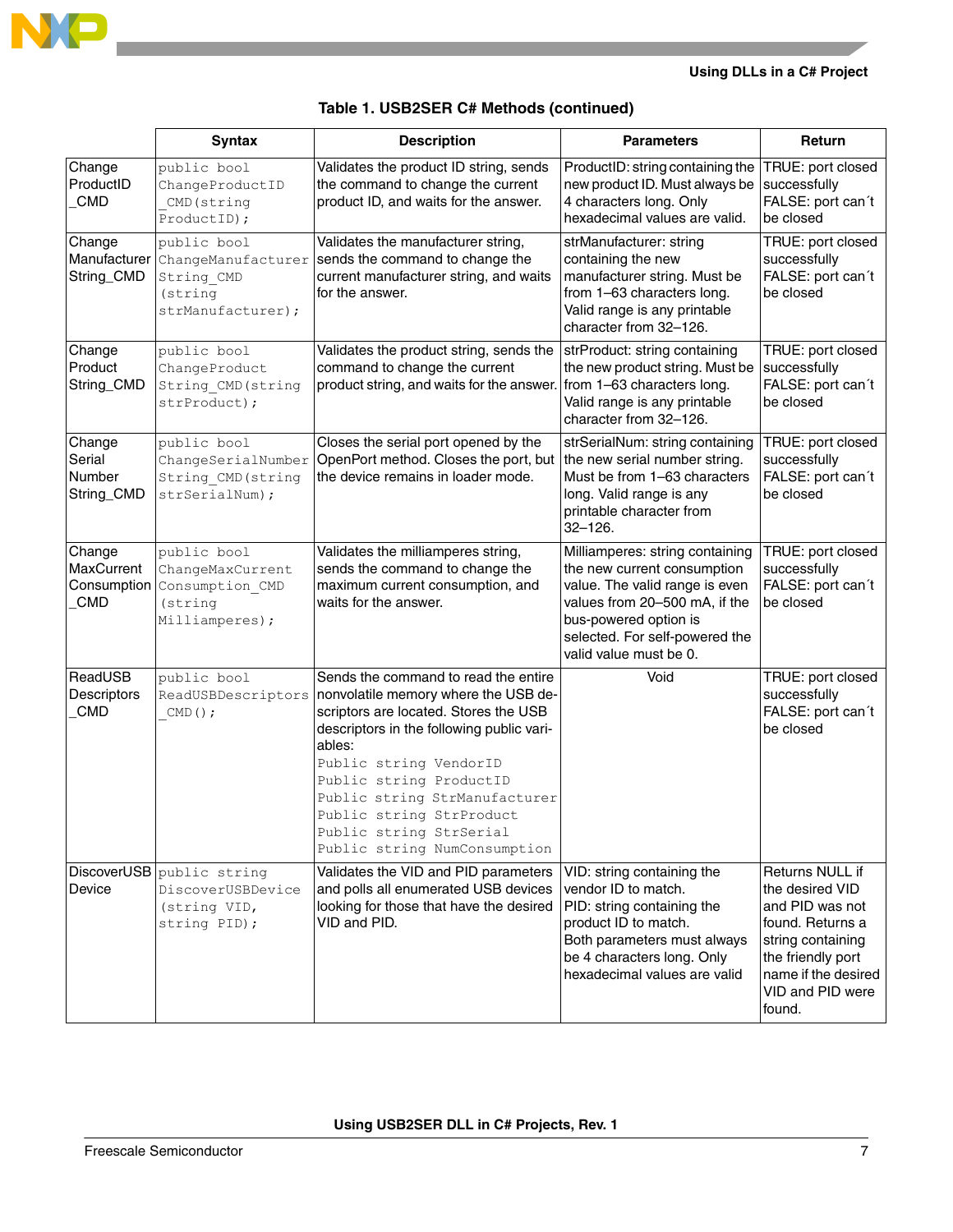

|                                              | <b>Syntax</b>                                                          | <b>Description</b>                                                                                                                                                                                                                                                                                                                                                                                                                                                                                                                                                        | <b>Parameters</b>                | Return                                                              |
|----------------------------------------------|------------------------------------------------------------------------|---------------------------------------------------------------------------------------------------------------------------------------------------------------------------------------------------------------------------------------------------------------------------------------------------------------------------------------------------------------------------------------------------------------------------------------------------------------------------------------------------------------------------------------------------------------------------|----------------------------------|---------------------------------------------------------------------|
| Validate<br>Password                         | public bool<br>ValidatePassword<br>(string strField);                  | Validates if the password is in<br>hexadecimal format and 16 characters<br>long.                                                                                                                                                                                                                                                                                                                                                                                                                                                                                          | strField: string to be validated | TRUE: string is<br>valid<br>FALSE: string is not<br>valid           |
| Validate<br>VendorID                         | public bool<br>ValidateVendorID<br>(string strField);                  | Validates if the product ID is in<br>hexadecimal format and 4 characters<br>long.                                                                                                                                                                                                                                                                                                                                                                                                                                                                                         | strField: string to be validated | TRUE: port closed<br>successfully<br>FALSE: port can't<br>be closed |
| Validate<br>ProductID                        | public bool<br>Validate<br>ProductID (string<br>strField);             | Validates if the product ID is in<br>hexadecimal format and 4 characters<br>long.                                                                                                                                                                                                                                                                                                                                                                                                                                                                                         | strField: string to be validated | TRUE: port closed<br>successfully<br>FALSE: port can't<br>be closed |
| Validate<br>Manufacturer<br>String           | public bool<br>Validate<br>ManufacturerString<br>(string strField);    | Validates if the manufacturer string is a<br>printable ASCII symbol not longer than<br>63 characters.                                                                                                                                                                                                                                                                                                                                                                                                                                                                     | strField: string to be validated | TRUE: port closed<br>successfully<br>FALSE: port can't<br>be closed |
| Validate<br>Product<br>String                | public bool<br>ValidateProduct<br>String (string<br>strField);         | Validates if the product string is a<br>printable ASCII symbol not longer than<br>63 characters.                                                                                                                                                                                                                                                                                                                                                                                                                                                                          | strField: string to be validated | TRUE: port closed<br>successfully<br>FALSE: port can't<br>be closed |
| Validate<br>SerialNum<br>String              | public bool<br>ValidateSerial<br>NumString (string<br>strField);       | If the SerialAutoIncrement variable is<br>false, this method validates if the<br>product string is a printable ASCII<br>symbol not longer than 63 characters. If<br>the SerialAutoIncrement variable is true<br>and the HexFormat variable is false,<br>this method validates that the product<br>string is in decimal format and no<br>longer than 8 characters.<br>If the SerialAutoIncrement variable is<br>true and the HexFormat variable is true,<br>this method validates that the product<br>string is in hexadecimal format and not<br>longer than 8 characters. | strField: string to be validated | TRUE: port closed<br>successfully<br>FALSE: port can't<br>be closed |
| Validate<br><b>MaxCurrent</b><br>Consumption | public bool<br>ValidateMaxCur-<br>rentConsumtion<br>(string strField); | If the BusPowered variable is true, this<br>method validates that the maximum<br>current consumption is between<br>20-500 mA. If the BusPowered vari-<br>able is false, this method validates that<br>the maximum current consumption is<br>0 mA.                                                                                                                                                                                                                                                                                                                         | strField: string to be validated | TRUE: port closed<br>successfully<br>FALSE: port can't<br>be closed |

### **Table 1. USB2SER C# Methods (continued)**

## <span id="page-7-0"></span>**3 Serial Production GUI User Guide**

This section explains how the serial production GUI example works. The serial production GUI allows the reading and writing of the USB2SER USB descriptors by using the USB2SER\_DLL DLL.

The serial production GUI has only one form named *MainForm*.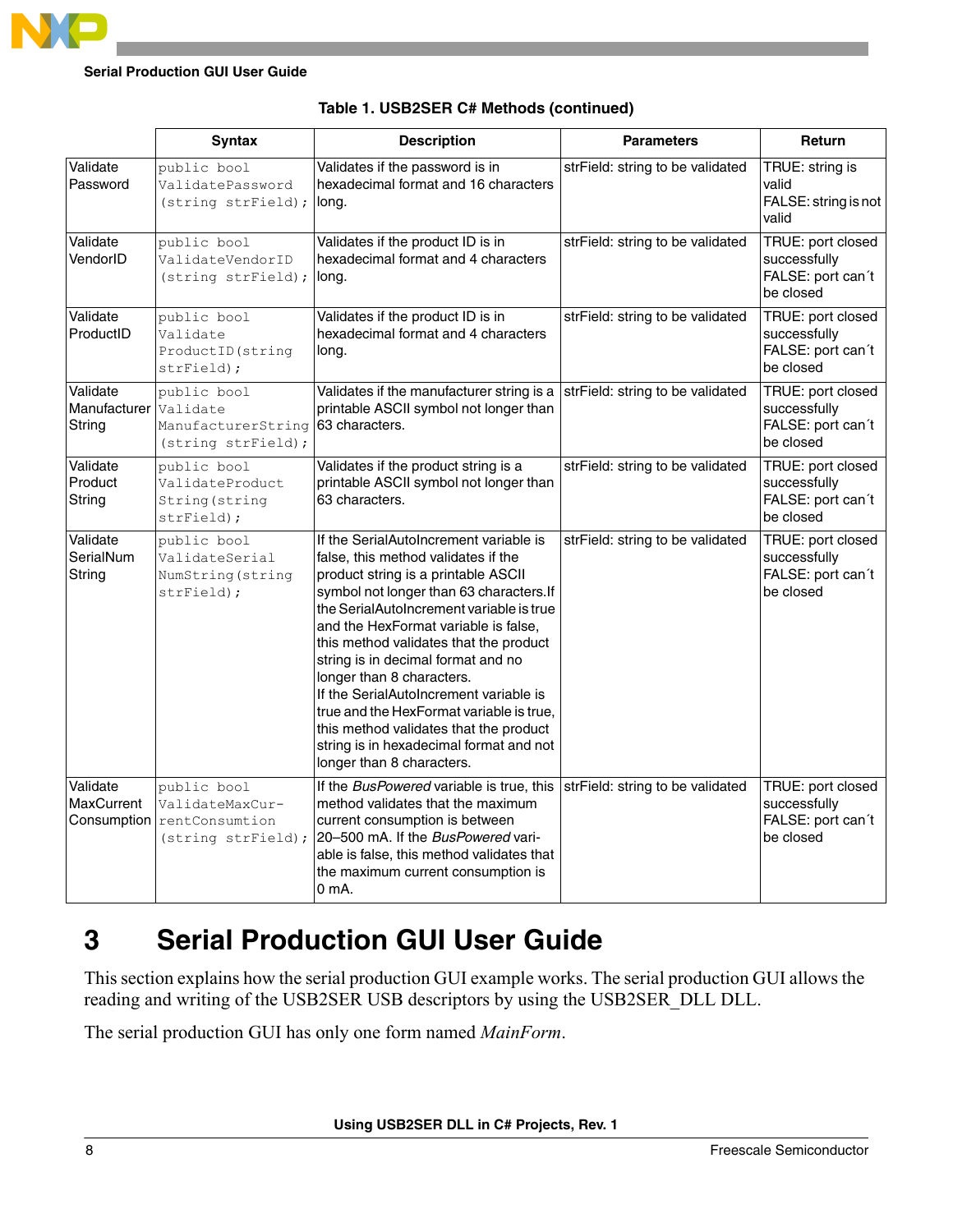| Serial Production GUI        |                                       |
|------------------------------|---------------------------------------|
| <b>Current Password</b>      | New Password                          |
|                              |                                       |
| <b>Current Vendor ID</b>     | New Vendor ID                         |
| <b>Current Product ID</b>    | New Product ID                        |
| SusPower<br>○ SelfPower      | <b>Maximun Current</b><br>Consumption |
| <b>Manufacturer String</b>   |                                       |
| <b>Product String</b>        |                                       |
| Auto Increment Serial Number | □ Hexadecimal Format                  |
| <b>Serial Number String</b>  |                                       |
| Read                         | Stop<br>Auto.                         |
|                              |                                       |

### <span id="page-8-0"></span>**3.1 Valid formats and values for USB descriptors' fields**

The methods ValidatePassword, ValidateVendorID, ValidateProductID, ValidateManufacturerString, ValidateProductString, ValidateSerialNumString, and ValidateMaxCurrentConsumption can be called by the application at any time. These methods are useful for validating any field on the C# form before executing any read or write process.

The serial production GUI uses these methods to ensure all fields on the MainForm are within a valid range. A pop-up error notification is displayed if an error is detected.

### <span id="page-8-1"></span>**3.2 Discover USB devices**

To establish communication with the USB2SER device, the USB host must first enumerate the device. The enumeration process assigns a COM port to the USB2SER device. The port number assigned by the USB host can be any number. Any application trying to communicate with the USB2SER needs to know the port number to open it and to be able to send and receive data.

The USB2SER\_DLL has a utility, named DiscoverUSBDevice, for the discovery of USB devices. This method can detect and receive information about any USB device enumerated on the USB host. The scope of this method was reduced to detect only USB CDC class devices.

Since the USB host can enumerate USB CDC class devices other than the USB2SER device, the DiscoverUSBDevice method receives a vendor ID and a product ID as parameters to discover only those devices that its vendor ID and product ID match with the received parameters.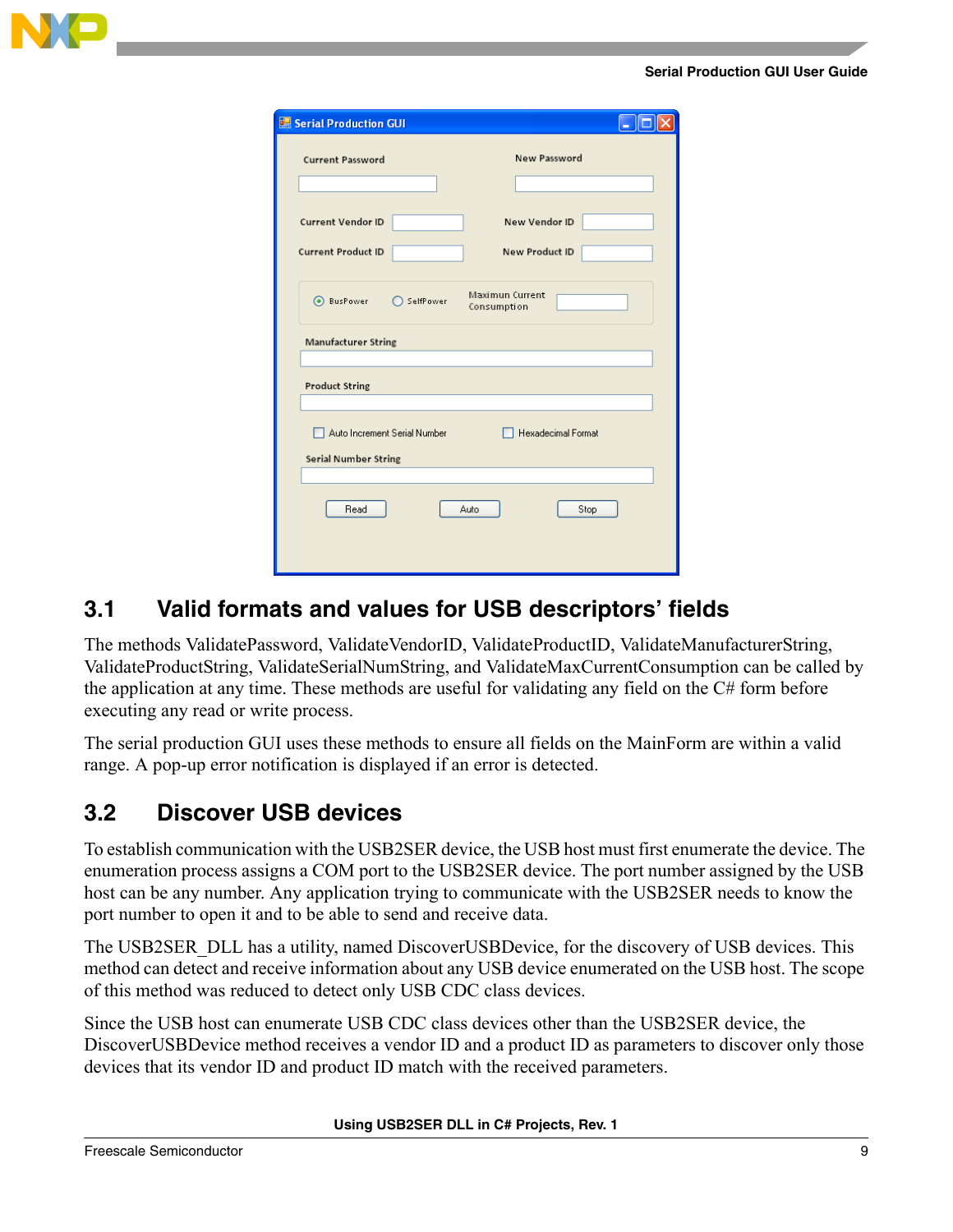

#### **Conclusion**

The serial production GUI is intended to communicate with one USB2SER device at the time. Ensure that no more than one device with the same vendor ID and product ID is connected.

### <span id="page-9-0"></span>**3.3 Read USB descriptors**

To read the USB descriptors, the field's current password, current vendor ID, and current product ID must be filled before pressing the READ button. The reading process uses the DiscoverUSBDevice method to discover the port number of the enumerated USB2SER device. If the READ button is pressed and no USB2SER device is enumerated, the process stays in a loop until the device is enumerated or the STOP button is pressed. When the device is connected to the USB host, the reading process starts automatically.

### <span id="page-9-1"></span>**3.4 Customize USB descriptors**

To customize the USB descriptors, all fields on the form must be filled before pressing the AUTO button.

Once all fields are completed, the AUTO button can be pressed to start the customization process. This process uses the DiscoverUSBDevice method to discover the port number of the enumerated USB2SER device. If the AUTO button is pressed and no USB2SER device is enumerated, the process stays in a loop until the device is enumerated or the STOP button is pressed. When the device is connected to the USB host, the customization process starts automatically. This process allows the customization of several devices in an automated manner much like a serial production line. So when the customization process ends, the next device can be connected and the application will start to customize the device automatically using the same parameters.

The serial number string can be modified using the same value if the "Auto incremental serial number" box is not checked.

The serial number string can be modified using an incremental value if the "Auto incremental serial number" box is checked. In this mode, the initial string will be increased each time a USB2SER device is connected on the USB host. The number is increased in hexadecimal format if the "Hexadecimal format" box is checked. Otherwise the number is increased in decimal format.

## <span id="page-9-2"></span>**4 Conclusion**

The DLLs described in this document provide a secure way to use previously-validated methods and objects. They also allow code reuse and speed up the development of new designs. DLLs also protect intellectual property since the DLL does not provide source code.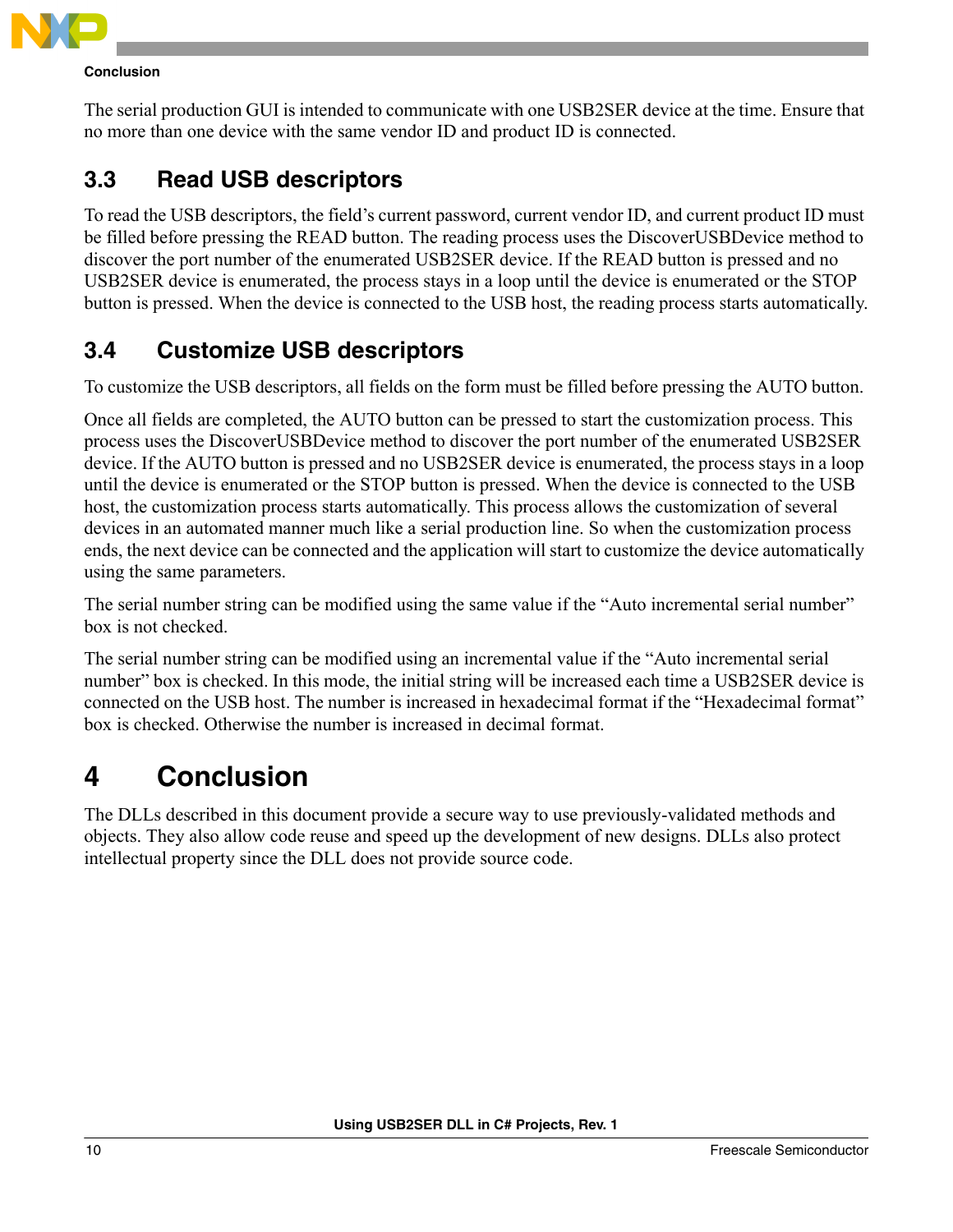

## **5 Revision History**

### **Table 2. Revision History**

| <b>Version</b> | <b>Changes</b>                                                   |
|----------------|------------------------------------------------------------------|
| Rev. 0         | First public version of this document.                           |
| Rev. 1         | Changed "USB2SER SDA" to "USB2SER" in first paragraph on page 1. |